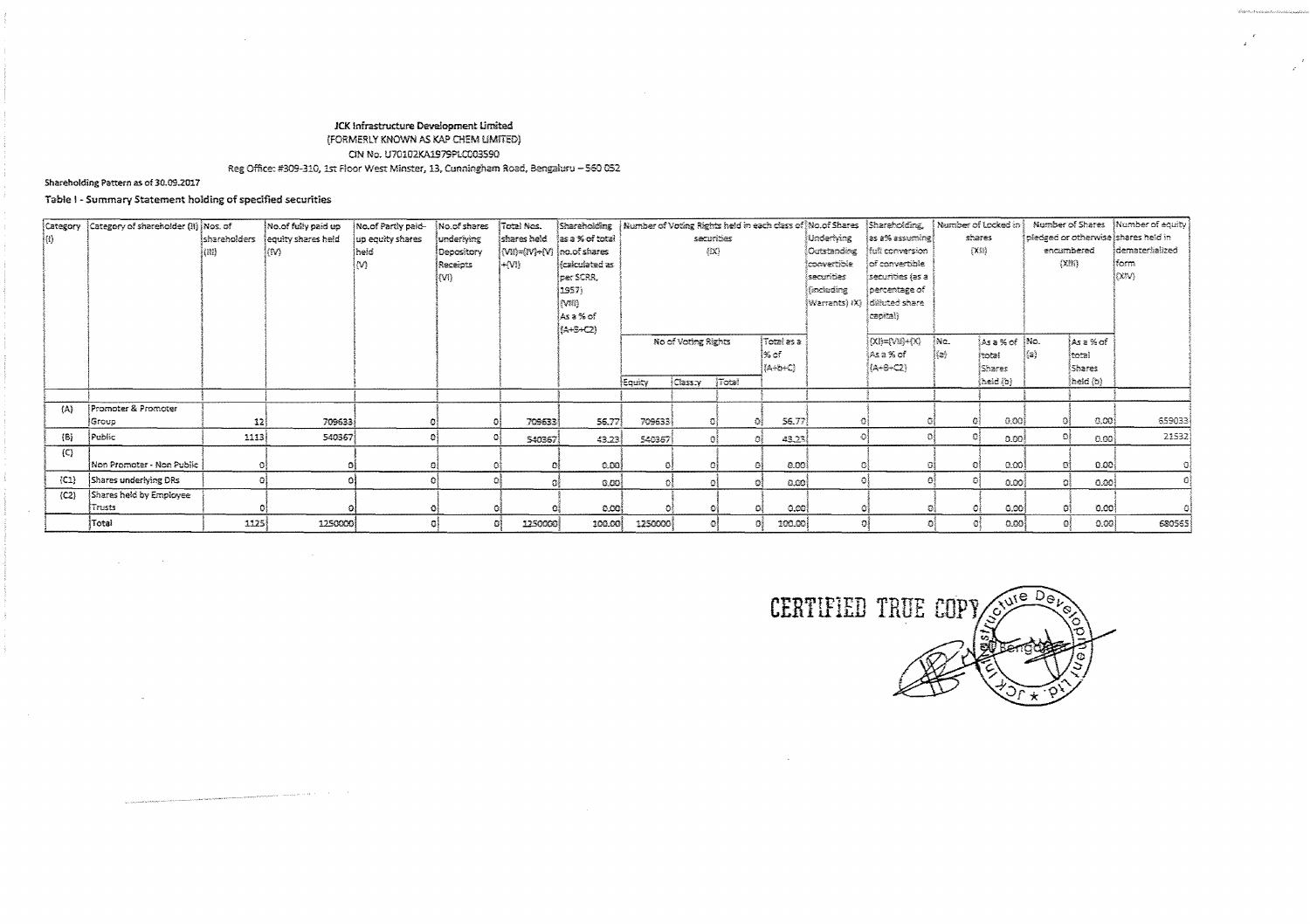|                     | Table II - Statement showing Shareholding Pattern of the Promoter and Promoter Group                                                                                                                         |            |                   |                                                |                       |                  | as on 30.09.2017 |                                            |        |                     |                             |            |                                                            |                                        |              |                     |                |                           |                                      |
|---------------------|--------------------------------------------------------------------------------------------------------------------------------------------------------------------------------------------------------------|------------|-------------------|------------------------------------------------|-----------------------|------------------|------------------|--------------------------------------------|--------|---------------------|-----------------------------|------------|------------------------------------------------------------|----------------------------------------|--------------|---------------------|----------------|---------------------------|--------------------------------------|
|                     | Category & Name of the                                                                                                                                                                                       | įpan       | Wo.of shareholder | No.of fully paid up   Partly paid-up   Nos. of |                       |                  | Total Nos.       | Startisolding                              |        |                     |                             |            | Number of Voting Rights held in each class of Mo.of Shares | Simeraholding,                         |              | Number of Locked in |                |                           | Number of Shares   Number of equity  |
|                     | Shareholders                                                                                                                                                                                                 | ∤¦m}       | (an)              | equity shares held                             | equity shares  shares |                  | Shares held      | $\left\{ \approx$ calculated as $\right\}$ |        | securities          |                             |            | Underlying                                                 | as 2%                                  |              | shares              |                |                           | piedged or otherwise) shares held in |
|                     | M.                                                                                                                                                                                                           |            |                   | (IV)                                           | held (V)              | underlying       | (W=W+V+VI)       | per SCRR, 1957)                            |        | 汉                   |                             |            | Outstanding                                                | assuming full                          |              | (XX)                |                | encombered                | dematerialized                       |
|                     |                                                                                                                                                                                                              |            |                   |                                                |                       | Depository       |                  | Asa % of                                   |        |                     |                             |            | ecoverdale                                                 | i canversion of                        |              |                     | 次班             | ma                        |                                      |
|                     |                                                                                                                                                                                                              |            |                   |                                                |                       | Receipts         |                  | (A+3+C2) (VIII)                            |        |                     |                             |            | securities                                                 | convertible                            |              |                     |                |                           | (XIV)                                |
|                     |                                                                                                                                                                                                              |            |                   |                                                |                       | (VI)             |                  |                                            |        |                     |                             |            | (including                                                 | securides las a                        |              |                     |                |                           |                                      |
|                     |                                                                                                                                                                                                              |            |                   |                                                |                       |                  |                  |                                            |        | No of Voting Rights |                             | Total as a |                                                            |                                        | No.          | As a % of           | No.            | ∮Asa%of                   |                                      |
|                     |                                                                                                                                                                                                              |            |                   |                                                |                       |                  |                  |                                            |        |                     |                             |            |                                                            | S of Total Warrants) (X) oercentage of | $\{x\}$      | total               | $\{a\}$        | total                     |                                      |
|                     |                                                                                                                                                                                                              |            |                   |                                                |                       |                  |                  |                                            |        |                     |                             | Voting     |                                                            | diffuted share                         |              | Shares              |                | <b>Shares</b>             |                                      |
|                     |                                                                                                                                                                                                              |            |                   |                                                |                       |                  |                  |                                            |        |                     |                             | rights     |                                                            | Capitali                               |              | beid (b)            |                | ිස්ස් (ර්)                |                                      |
|                     |                                                                                                                                                                                                              |            |                   |                                                |                       |                  |                  |                                            | Equity | Class <sup>y</sup>  | Total                       |            |                                                            | 00}={VR}+00} as}                       |              |                     |                |                           |                                      |
|                     |                                                                                                                                                                                                              |            |                   |                                                |                       |                  |                  |                                            |        |                     |                             |            |                                                            | a % of A+8+C2                          |              |                     |                |                           |                                      |
|                     |                                                                                                                                                                                                              |            |                   |                                                |                       |                  |                  |                                            |        |                     |                             |            |                                                            |                                        |              |                     |                |                           |                                      |
|                     |                                                                                                                                                                                                              |            |                   |                                                |                       |                  |                  |                                            |        |                     |                             |            |                                                            |                                        |              |                     |                |                           |                                      |
|                     |                                                                                                                                                                                                              |            |                   |                                                |                       |                  |                  |                                            |        |                     |                             |            |                                                            |                                        |              |                     |                |                           |                                      |
|                     | (1) Indian                                                                                                                                                                                                   |            |                   |                                                |                       |                  |                  |                                            |        |                     |                             |            |                                                            |                                        |              |                     |                |                           |                                      |
|                     |                                                                                                                                                                                                              |            |                   |                                                |                       |                  |                  |                                            |        |                     |                             |            |                                                            |                                        |              |                     |                |                           |                                      |
| $\{a\}$             | Individual/Hindu Undivided)                                                                                                                                                                                  |            | 12                | 709633                                         | σļ                    | ΩÎ               | 709533           | 56.77                                      | 709653 | -91                 | 709533                      | 56.77      | o{                                                         | -9                                     | 23           | -e j                | ø,             | -GŞ                       | 659033                               |
|                     | Family                                                                                                                                                                                                       |            |                   |                                                |                       |                  |                  |                                            |        |                     |                             |            |                                                            |                                        |              |                     |                |                           |                                      |
|                     | USHA KAPUR-                                                                                                                                                                                                  | AGGPK8247D | $\mathbf{1}$      | 78500                                          | οĮ                    | $\mathbf{O}_i^2$ | 78500            | 5.28                                       | 78500  | ್ನ                  | 72500                       | 5.28       | GŜ,                                                        | -ol                                    | Ø.           | ۵l                  | $v$ :          | $\circ$                   | 78500                                |
|                     | 1301240001480440                                                                                                                                                                                             |            |                   |                                                |                       |                  |                  |                                            |        |                     |                             |            |                                                            |                                        |              |                     |                |                           |                                      |
|                     | inoti kapur-                                                                                                                                                                                                 |            |                   |                                                |                       |                  |                  |                                            |        |                     |                             |            |                                                            |                                        |              |                     |                |                           |                                      |
|                     | 1301240001480305                                                                                                                                                                                             | AGGPK8248N | 1                 | 75500                                          | -0)                   | ÐĮ               | 75500            | 5.04                                       | 75500  | ΒÎ                  | 75500)                      | 5.04       | ĐÎ                                                         | -al                                    | O.           | -9)                 | Ø,             | O.                        | 75500                                |
|                     | CHANDERMOHAN D                                                                                                                                                                                               |            |                   |                                                |                       |                  |                  |                                            |        |                     |                             |            |                                                            |                                        |              |                     |                |                           |                                      |
|                     | AGGARWAL-27                                                                                                                                                                                                  |            | 11                | 11000                                          | o)                    | ĐÎ               | 11000            | 0.83                                       | 11000  | $\mathbb{C}^2$      | 11000)                      | 0.88       | -91                                                        | ٥Î                                     | Đ.           | $\mathcal{G}$       | Đ)             | $\Omega$                  | 화                                    |
|                     | NEELAM R AGGARWAL-28                                                                                                                                                                                         |            |                   |                                                |                       |                  |                  |                                            |        |                     |                             |            |                                                            |                                        |              |                     |                |                           |                                      |
|                     |                                                                                                                                                                                                              |            |                   |                                                |                       |                  |                  |                                            |        |                     |                             |            |                                                            |                                        |              |                     |                |                           |                                      |
|                     | AND 1152                                                                                                                                                                                                     |            | 1                 | 12100                                          | G.                    | O)               | 12100            | 0.97                                       | 12100  | o)                  | 12100}                      | 0.97       | ĐÎ                                                         | σj                                     | $\Delta$     | $\circ$             | O              | ۰                         | Ð                                    |
|                     | RITA CAGGARWAL-31                                                                                                                                                                                            |            | 11                | 500                                            | ol.                   | ĐÌ               | SOO!             | 0.04                                       | scoi   | Q)                  | SOO!                        | 0.04       | ΰł                                                         | $\mathbb{C}^1_+$                       | $\Omega^k_t$ | 'O{                 | эì             | -O)                       | $\mathbf{0}$                         |
|                     | ARUN D AGGARWAL-32                                                                                                                                                                                           |            | -11               | 10000                                          | $\Omega$              | Oł               | 10000            | 0.80                                       | 10000) | Đ)                  | 1.0000}                     | 0.30       | зĮ                                                         | $\mathcal{O}^1_0$                      | -93          | -G)                 | Ðļ             | $\overline{\mathfrak{O}}$ | -C)                                  |
|                     | DEVIKA KHANNA-                                                                                                                                                                                               |            |                   |                                                |                       |                  |                  |                                            |        |                     |                             |            |                                                            |                                        |              |                     |                |                           |                                      |
|                     | 1301240001661987                                                                                                                                                                                             | ACMPK1677P | -11               | 180000                                         | оl                    | ां               | 180000           | 14.40                                      | 180000 | GÎ.                 | 180000                      | 24.40)     | ٥ł                                                         | -al                                    | ø            | $\alpha$            | ø              | οi                        | 180000                               |
|                     |                                                                                                                                                                                                              |            |                   |                                                |                       |                  |                  |                                            |        |                     |                             |            |                                                            |                                        |              |                     |                |                           |                                      |
|                     |                                                                                                                                                                                                              |            |                   |                                                |                       |                  |                  | 0.50                                       |        |                     |                             | 0.60       |                                                            | Q.                                     | C)           |                     |                | ٥                         |                                      |
|                     | DHRUV C AGGARWAL-1516                                                                                                                                                                                        |            |                   | 7500                                           | O.                    | ା                | 7500             |                                            | 7500   | O}                  | 7500                        |            | C)                                                         |                                        |              | a                   | οi             |                           | -01                                  |
|                     | RAGHAV A AGGARWAL-                                                                                                                                                                                           |            |                   |                                                |                       |                  |                  | 0.40                                       |        |                     |                             | -0.40      |                                                            |                                        |              |                     |                |                           |                                      |
|                     | 1517                                                                                                                                                                                                         |            | ٩                 | 5000                                           | οĮ                    | Đ,               | 5000             |                                            | 5000   | O)                  | 5300                        |            | ĐĮ                                                         | -OÎ                                    | GI           | $\Omega$            | ٥ļ             | ٥                         | 력                                    |
|                     | SHRUTI KAPUR-                                                                                                                                                                                                |            |                   |                                                |                       |                  |                  |                                            |        |                     |                             |            |                                                            |                                        |              |                     |                |                           |                                      |
|                     | 1208330000000232 and                                                                                                                                                                                         |            |                   |                                                |                       |                  |                  |                                            |        |                     |                             |            |                                                            |                                        |              |                     |                |                           |                                      |
|                     | 1528                                                                                                                                                                                                         |            |                   | 55800                                          | ٥                     | -61              | 55800            | 4.46                                       | 55800  | G)                  | 55800                       | 4.45       | Đ,                                                         | -oj                                    |              | O)<br>٥             | $\mathcal{L}$  | ٥                         | 54820                                |
|                     | <b>KRISHAN KAPUR-</b>                                                                                                                                                                                        |            |                   |                                                |                       |                  |                  |                                            |        |                     |                             |            |                                                            |                                        |              |                     |                |                           |                                      |
|                     | 1301240003508354                                                                                                                                                                                             | AHWPK8187F |                   | 270233                                         | Đ.                    | -91              | 270233           | 21.62                                      | 270233 | ol                  | 270233                      | 21.62      | 0Ì                                                         | -ci                                    |              | ٥l<br>ĐÎ            | Đ,             | Δł                        | 270233                               |
|                     | CHANDERMOHAN D                                                                                                                                                                                               |            |                   |                                                |                       |                  |                  |                                            |        |                     |                             |            |                                                            |                                        |              |                     |                |                           |                                      |
|                     |                                                                                                                                                                                                              |            |                   |                                                |                       |                  |                  |                                            |        |                     |                             |            |                                                            |                                        |              |                     |                |                           |                                      |
|                     | AGGARWAL-58                                                                                                                                                                                                  |            |                   | 3500                                           | O)                    | $\mathbf{G}$     | 3500)            | 0.23                                       | 3500   | ٥l                  | 3500                        | 0.28       | -aj                                                        | -98                                    | ŋ,           | ō                   | $\pmb{\sigma}$ | $\Omega$                  | €                                    |
| (b)                 | Central Government /                                                                                                                                                                                         |            |                   |                                                |                       |                  |                  |                                            |        |                     |                             |            |                                                            |                                        |              |                     |                |                           |                                      |
|                     | State Government(s)                                                                                                                                                                                          |            |                   |                                                |                       |                  |                  |                                            |        |                     |                             |            |                                                            |                                        |              |                     |                |                           |                                      |
|                     | Name (xyz                                                                                                                                                                                                    |            |                   |                                                |                       |                  |                  |                                            |        |                     |                             |            |                                                            |                                        |              |                     |                |                           |                                      |
|                     | Financial Institutions /                                                                                                                                                                                     |            |                   |                                                |                       |                  |                  |                                            |        |                     |                             |            |                                                            |                                        |              |                     |                |                           |                                      |
| $\langle c \rangle$ | Banks                                                                                                                                                                                                        |            |                   |                                                |                       |                  |                  |                                            |        |                     |                             |            |                                                            |                                        |              |                     |                |                           |                                      |
|                     | Name (xyz                                                                                                                                                                                                    |            |                   |                                                |                       |                  |                  |                                            |        |                     |                             |            |                                                            |                                        |              |                     |                |                           |                                      |
|                     | (d)   Any Other (specify)                                                                                                                                                                                    |            |                   |                                                |                       |                  |                  |                                            |        |                     |                             |            |                                                            |                                        |              |                     |                |                           |                                      |
|                     |                                                                                                                                                                                                              |            |                   |                                                |                       |                  |                  |                                            |        |                     |                             |            |                                                            |                                        |              |                     |                |                           |                                      |
|                     | Name (xyz                                                                                                                                                                                                    |            |                   |                                                |                       |                  |                  |                                            |        |                     |                             |            |                                                            |                                        |              |                     |                |                           |                                      |
|                     | Sub-Total (A)(1)                                                                                                                                                                                             |            | 22                | 709633                                         | 移                     | Đ,               | 709533           | 55.77                                      | 709633 | Oğ                  | 709533                      | 55.77      | ್ಯ                                                         | ۵į                                     |              | ĐÎ<br>ĐÎ            |                | ٥Į<br>-ol                 | 659033                               |
|                     | (2)   Foreign                                                                                                                                                                                                |            |                   |                                                |                       |                  |                  |                                            |        |                     |                             |            |                                                            |                                        |              |                     |                |                           |                                      |
|                     | ndividuals (Non-Resident                                                                                                                                                                                     |            |                   |                                                |                       |                  |                  |                                            |        |                     |                             |            |                                                            |                                        |              |                     |                |                           |                                      |
| (a)                 | Individuals / Foreign                                                                                                                                                                                        |            |                   |                                                |                       |                  |                  |                                            |        |                     |                             |            |                                                            |                                        |              |                     |                |                           |                                      |
|                     | Individuals)                                                                                                                                                                                                 |            |                   |                                                |                       |                  |                  |                                            |        |                     |                             |            |                                                            |                                        |              |                     |                |                           |                                      |
|                     | Name (xyz                                                                                                                                                                                                    |            |                   |                                                |                       |                  |                  |                                            |        |                     |                             |            |                                                            |                                        |              |                     |                |                           |                                      |
|                     |                                                                                                                                                                                                              |            |                   |                                                |                       |                  |                  |                                            |        |                     |                             |            |                                                            |                                        |              |                     |                |                           |                                      |
| $\{b\}$             | Government                                                                                                                                                                                                   |            |                   |                                                |                       |                  |                  |                                            |        |                     |                             |            |                                                            |                                        |              |                     |                |                           |                                      |
|                     | Name (xyz                                                                                                                                                                                                    |            |                   |                                                |                       |                  |                  |                                            |        |                     |                             |            |                                                            |                                        |              |                     |                |                           |                                      |
| $\{c\}$             | Institutions                                                                                                                                                                                                 |            |                   |                                                |                       |                  |                  |                                            |        |                     |                             |            |                                                            |                                        |              |                     |                |                           |                                      |
|                     |                                                                                                                                                                                                              |            |                   |                                                |                       |                  |                  |                                            |        |                     |                             |            |                                                            |                                        |              |                     |                |                           |                                      |
|                     | (d) Foreign Portfolio Investor                                                                                                                                                                               |            |                   |                                                |                       |                  |                  |                                            |        |                     |                             |            |                                                            |                                        |              |                     |                |                           |                                      |
|                     | Name (xyz<br>3. 3                                                                                                                                                                                            |            |                   |                                                |                       |                  |                  |                                            |        |                     |                             |            |                                                            |                                        |              |                     |                |                           |                                      |
|                     | (e)   Any Other (specify)                                                                                                                                                                                    |            |                   |                                                |                       |                  |                  |                                            |        |                     |                             |            |                                                            |                                        |              |                     |                |                           |                                      |
|                     |                                                                                                                                                                                                              |            |                   |                                                |                       |                  |                  |                                            |        |                     |                             |            |                                                            |                                        |              |                     |                |                           |                                      |
|                     | Sub-Total (A)(2)                                                                                                                                                                                             |            |                   | ٥l<br>οį                                       | -D)                   | -9]              | -O}              | -91                                        | O}     | đ,                  | $\mathcal{P}^{\mathcal{S}}$ | ۵ì         | $\Omega_1$                                                 |                                        | G}           | 여<br>장              | Đ              | ĐÌ.                       | o                                    |
|                     | Total Shareholding of                                                                                                                                                                                        |            |                   |                                                |                       |                  |                  |                                            |        |                     |                             |            |                                                            |                                        |              |                     |                |                           |                                      |
|                     | Promoter and Promoter                                                                                                                                                                                        |            | 12)               | 709633                                         |                       | ō                | 709533           | 56.77                                      | 709633 | O.                  | 709633                      | 56.77      | O                                                          | ۰                                      |              | ٥<br>C.             | D,             | $\circ$                   | 659033)                              |
|                     | Group (A)=(A)(1)+(A)(2)                                                                                                                                                                                      |            |                   |                                                |                       |                  |                  |                                            |        |                     |                             |            |                                                            |                                        |              |                     |                |                           |                                      |
|                     | Details of Shares which remain unclaimed may be given here along with detials such as number of shareholdes, outstanding shares held in demat/unclaimed suspens account, voting rights which are froren etc. |            |                   |                                                |                       |                  |                  |                                            |        |                     |                             |            |                                                            |                                        |              |                     |                |                           |                                      |
| Notes:              |                                                                                                                                                                                                              |            |                   |                                                |                       |                  |                  |                                            |        |                     |                             |            |                                                            |                                        |              |                     |                |                           |                                      |
| (1)                 | PAN would not be displayed on website of Stock Exchange(s)                                                                                                                                                   |            |                   |                                                |                       |                  |                  |                                            |        |                     |                             |            |                                                            |                                        |              |                     |                |                           |                                      |
| ł٦١                 | The term "Forumhranne" has the came meaning to any                                                                                                                                                           |            |                   | das sam dation 70/21 af error to               |                       |                  |                  |                                            |        |                     |                             |            |                                                            |                                        |              |                     |                |                           |                                      |



 $\mathcal{L}$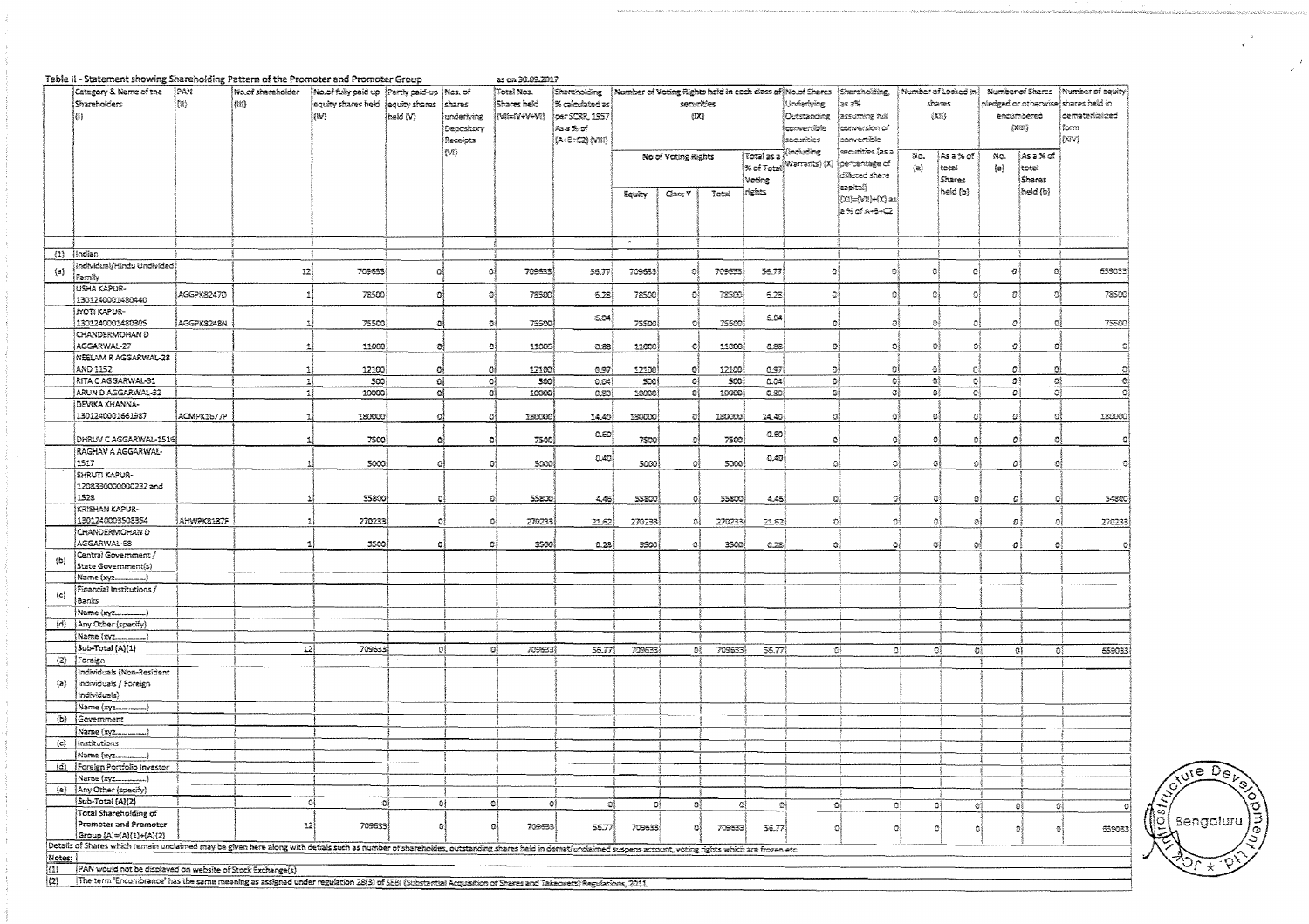#### Table III - Statement showing Shareholding Pattern of the Public Shareholder

as on 30.09.2017

| Category & Name of the<br>Shareholders<br>$\{\mathbb{I}\}$                        | PAN<br>$\{1\}$ | No of shareholder<br>(131) | No of fully paid up   Partly paid-up   Nos. of<br>equity shares held equity shares shares<br>ស្រា | held (V) | underlying<br>Depository<br>Receipts | Total Nos.<br><b>Shares held</b><br>{\m=v+v+vn} | Shareholding<br>% calculated as<br>per SCRR, 1957<br>ÍAsa%rof<br>(A+8+C2) {VIII} | Number of Voting Rights held in each class   No. of Shares   Total<br>of securities<br>(EC) |                        |         | Underlying<br>Outstanding<br>convertible<br>securities | Shareholding,<br>∤as a%<br>assuming full<br>conversion of |                                             | Number of Locked in<br>shares<br>{XII} |                        | Number of Shares<br>pledged or otherwise<br>encumbered | Mumber of equity<br>shares held in<br>(XIII) dematerlialized<br>ferm<br>(X V) |        |                                                 |
|-----------------------------------------------------------------------------------|----------------|----------------------------|---------------------------------------------------------------------------------------------------|----------|--------------------------------------|-------------------------------------------------|----------------------------------------------------------------------------------|---------------------------------------------------------------------------------------------|------------------------|---------|--------------------------------------------------------|-----------------------------------------------------------|---------------------------------------------|----------------------------------------|------------------------|--------------------------------------------------------|-------------------------------------------------------------------------------|--------|-------------------------------------------------|
|                                                                                   |                |                            |                                                                                                   |          | (M)                                  |                                                 |                                                                                  |                                                                                             | No of Voting Rights    |         | Total as a                                             | (Including                                                | convertible                                 | No.                                    | As a % of              | N <sub>C</sub>                                         | ∤Asa%of                                                                       |        |                                                 |
|                                                                                   |                |                            |                                                                                                   |          |                                      |                                                 |                                                                                  | Equity                                                                                      | Class Y                | Total   | ∫% of Total)                                           | Warrants) (X)                                             | securities (as a<br>percentage of           | $\{a\}$                                | total                  | Net                                                    | total Shares                                                                  |        |                                                 |
|                                                                                   |                |                            |                                                                                                   |          |                                      |                                                 |                                                                                  |                                                                                             |                        |         | Votërag<br>rights                                      |                                                           | diffuted share                              |                                        | Shares<br>[held {b}    | ${a}$                                                  | applicable   held (Not<br>applicable)                                         |        |                                                 |
|                                                                                   |                |                            |                                                                                                   |          |                                      |                                                 |                                                                                  |                                                                                             |                        |         |                                                        |                                                           | (XI) (ksfiqes                               |                                        |                        |                                                        | (b)                                                                           |        |                                                 |
|                                                                                   |                |                            |                                                                                                   |          |                                      |                                                 |                                                                                  |                                                                                             |                        |         |                                                        |                                                           |                                             |                                        |                        |                                                        |                                                                               |        |                                                 |
| (1)<br>Institutions                                                               |                |                            |                                                                                                   |          |                                      |                                                 |                                                                                  |                                                                                             |                        |         |                                                        |                                                           |                                             |                                        |                        |                                                        |                                                                               |        |                                                 |
| (a) Mutual Fund                                                                   |                |                            |                                                                                                   |          |                                      |                                                 |                                                                                  |                                                                                             |                        |         |                                                        |                                                           |                                             |                                        |                        |                                                        |                                                                               |        |                                                 |
| (b) Venture Capital Funds                                                         |                |                            | ΩÎ<br>٥Į                                                                                          | оś       | -c1                                  | Đ,                                              | 라                                                                                | 이                                                                                           | ٥l                     | -DI     | 0.00\$                                                 | 133                                                       | ₿ţ.                                         |                                        | ाई<br>ĐÌ.              |                                                        |                                                                               |        |                                                 |
| Alternative Investment                                                            |                |                            |                                                                                                   |          |                                      |                                                 |                                                                                  |                                                                                             |                        |         |                                                        |                                                           |                                             |                                        |                        |                                                        |                                                                               |        |                                                 |
| $\{C\}$<br>Funds                                                                  |                |                            | ol                                                                                                | Đ)       | $\circ$                              | ĐĪ                                              | O.                                                                               |                                                                                             | ٥ĺ                     | Ō       | 0.00                                                   | ٥Î                                                        | o                                           |                                        | $\mathcal{O}$          |                                                        |                                                                               |        |                                                 |
| Name (xyz)<br>Foreign Venture Capital                                             |                |                            |                                                                                                   |          |                                      |                                                 |                                                                                  |                                                                                             |                        |         |                                                        |                                                           |                                             |                                        |                        |                                                        |                                                                               |        |                                                 |
| (d)<br>investors                                                                  |                |                            | O.                                                                                                | - Si     | Ð                                    | $\Omega$                                        | 화                                                                                |                                                                                             | ē                      | O,      | -0.00}                                                 | G)                                                        | Ó                                           | Ō.                                     |                        |                                                        |                                                                               |        |                                                 |
| Name (xyz                                                                         |                |                            |                                                                                                   |          |                                      |                                                 |                                                                                  |                                                                                             |                        |         |                                                        |                                                           |                                             |                                        |                        |                                                        |                                                                               |        |                                                 |
| (e)<br>Foreign Fortfolio Investors                                                |                |                            |                                                                                                   |          |                                      |                                                 |                                                                                  |                                                                                             |                        |         |                                                        |                                                           |                                             |                                        |                        |                                                        |                                                                               |        |                                                 |
| $\{\bar{v}\}$<br>Financial Institutions/Banks                                     |                |                            | 18900                                                                                             | ٥Į       | -C)                                  | 18900)                                          | 2.51                                                                             | 18900                                                                                       | GÎ                     | 18940   | 1.52                                                   | $\mathbb{O}^2_2$                                          | $\circ$                                     |                                        | ØÎ<br>-C)              |                                                        |                                                                               | 18900  |                                                 |
| ICICI BANK LIMITED-<br>1601430000000043                                           | AAAQ119SH      |                            | 18900<br>-11                                                                                      | -oš      | -ol                                  | 18900                                           | 1.51                                                                             | 12900                                                                                       | O.                     | 18900   | 1.51                                                   | ٥İ                                                        | $\hat{v}$                                   | o                                      | $\Omega$               |                                                        |                                                                               | 18900  |                                                 |
| (g)   Insurance Companies                                                         |                |                            | 0 <br>-ol                                                                                         |          | 더                                    | -ci<br>- 138                                    | Oł                                                                               | -C)                                                                                         | O,                     | -01     | 0.001                                                  |                                                           | ٥ì<br>약                                     |                                        | Đ.<br>GÎ.              |                                                        |                                                                               |        |                                                 |
|                                                                                   |                |                            |                                                                                                   |          |                                      |                                                 |                                                                                  |                                                                                             |                        |         |                                                        |                                                           |                                             |                                        |                        |                                                        |                                                                               |        |                                                 |
| Provident Funds / Pension<br>(h)<br>Funds                                         |                |                            | $\circ$<br>Đ.                                                                                     | -G       | -al                                  | 13                                              | ĐÌ                                                                               |                                                                                             | o,                     | ā       | la pol                                                 | o,                                                        | $\mathbf{B}$                                | Ð                                      |                        |                                                        |                                                                               |        |                                                 |
| Name (xyz)                                                                        |                |                            |                                                                                                   |          |                                      |                                                 |                                                                                  |                                                                                             |                        |         |                                                        |                                                           |                                             |                                        |                        |                                                        |                                                                               |        |                                                 |
| {Any Other (specify)<br>旬<br> Name (xyz                                           |                |                            | GĮ<br>-0ł                                                                                         |          | ರಿಕೆ                                 | -ol                                             | O}<br>-al                                                                        | -OÌ                                                                                         | O)                     | o)      | 0.004                                                  |                                                           | oļ<br>-oi                                   |                                        | -OŠ<br>₫,              |                                                        |                                                                               |        |                                                 |
| Sub-Total (B)(1)                                                                  |                |                            | -11<br>18900                                                                                      |          | 혀                                    | -GÎ<br>18900                                    | 1.51)                                                                            | 18900                                                                                       | -aļ                    | 18900)  | 1.51                                                   |                                                           | $\mathbb{C}^1_+$<br>οį                      |                                        | -O)<br>O}              |                                                        |                                                                               | 13900  |                                                 |
| <i><b>Central Government /</b></i><br>(2)                                         |                |                            |                                                                                                   |          |                                      |                                                 |                                                                                  |                                                                                             |                        |         |                                                        |                                                           |                                             |                                        |                        |                                                        |                                                                               |        |                                                 |
| State Government(s) /<br>President of India                                       |                |                            | O<br>o                                                                                            |          | Ø                                    | o                                               | Вł                                                                               | а                                                                                           | ö                      | Ð       | 0.00                                                   | d                                                         | -G)                                         | f.                                     |                        |                                                        |                                                                               |        |                                                 |
|                                                                                   |                |                            |                                                                                                   |          |                                      |                                                 |                                                                                  |                                                                                             |                        |         |                                                        |                                                           |                                             |                                        |                        |                                                        |                                                                               |        |                                                 |
| Sub-Total (B)(2)                                                                  |                |                            | οţ<br>οł                                                                                          |          | ĐÎ.                                  | ಿ                                               | ĐĮ.<br>$\mathbf{Q}^{\mathrm{B}}_{\mathrm{F}}$                                    | $\mathbf{G}^3_1$                                                                            | G)                     | ٥ŧ      | 0.00                                                   |                                                           | 캭                                           | -01                                    | Đŷ<br>$\mathbf{G}_2^k$ |                                                        |                                                                               |        |                                                 |
| (3)<br>Non-institutions                                                           |                |                            |                                                                                                   |          |                                      |                                                 |                                                                                  |                                                                                             |                        |         |                                                        |                                                           |                                             |                                        |                        |                                                        |                                                                               |        |                                                 |
| $\{a\}$<br>  Individuals -<br>1. Individual shareholders<br>holding nominal share |                |                            |                                                                                                   |          | ۵                                    | 265617<br>O.                                    | 22.25                                                                            | 265617                                                                                      | ØÎ                     | 265617  | 21.25                                                  | 갼                                                         | $\circ$                                     |                                        | n                      |                                                        |                                                                               | 2632   |                                                 |
| capital up to Rs.2 lakhs.                                                         |                | 1106                       | 265617                                                                                            |          |                                      |                                                 |                                                                                  |                                                                                             |                        |         |                                                        |                                                           |                                             |                                        |                        |                                                        |                                                                               |        |                                                 |
| ii. Indivicual shareholders                                                       |                |                            |                                                                                                   |          |                                      |                                                 |                                                                                  |                                                                                             |                        | $\sim$  |                                                        |                                                           |                                             |                                        |                        |                                                        |                                                                               |        |                                                 |
| holding nominal share<br>capital in excess of Rs.2                                |                |                            |                                                                                                   |          | Đ.                                   | 254150<br>$\circ$                               | 20.33                                                                            | 254150                                                                                      | O)                     | 254150) | 20.33                                                  | 더                                                         | Ð                                           |                                        | Ωî<br>Ó                |                                                        |                                                                               |        |                                                 |
| liakhs.                                                                           |                |                            | 254150                                                                                            |          |                                      |                                                 |                                                                                  |                                                                                             |                        |         |                                                        |                                                           |                                             |                                        |                        |                                                        |                                                                               |        |                                                 |
| SUDHIR KUMAR GUPTA-<br>118                                                        |                |                            | 119500<br>1                                                                                       |          | O                                    | $\Omega$<br>119500                              | 9.56)                                                                            | 119500                                                                                      | -53                    | 119500  | 3.56                                                   | $\mathcal{D}_i$                                           |                                             | 회                                      | ٥<br>적                 |                                                        |                                                                               |        |                                                 |
| <b>SUSHIL KUMAR GUPTA-120</b>                                                     |                |                            | 54650<br>1                                                                                        |          | O                                    | 54550<br>$\mathbf{a}$                           | 4,37                                                                             | 54850                                                                                       | Đ,                     | 54650   | 4.37                                                   | -eŝ                                                       | G                                           |                                        | $\Omega$<br>۵          |                                                        |                                                                               |        |                                                 |
| INDU BALUJA-121                                                                   |                |                            | -11<br>50000                                                                                      |          | ٥į                                   | ĐÎ,<br>50000                                    | $\blacktriangle$                                                                 | 50000)                                                                                      | ٥Į                     | SCCCO)  | $\frac{1}{2}$                                          |                                                           | $\mathbb{G}^2_2$<br>-e)                     |                                        | $O\{$                  | 0ł                                                     |                                                                               |        |                                                 |
| <b>DEVIDAS NARAINDAS</b><br>BUDHRANI-1074                                         |                |                            | Ą.<br>30000                                                                                       |          | ø                                    | Ġ<br>30000                                      | 2.4                                                                              | 30000                                                                                       | ø.                     | သောဝါ   | $2.4\%$                                                |                                                           | ٥Î<br>Đ)                                    |                                        | ъ<br>٥                 |                                                        |                                                                               |        |                                                 |
| (b) NBFCs registered with RBI                                                     |                |                            | -at                                                                                               | ٥į       | ΩÎ                                   | οł                                              | -a)<br>ĐÎ                                                                        | O)                                                                                          | ĐÎ.                    | ÐÎ      | a.on)                                                  |                                                           | $\overline{\mathbf{O}}$<br>$\mathbf{C}_i^k$ |                                        | ÐĮ                     | $\overline{\mathbf{c}_i}$                              |                                                                               |        |                                                 |
|                                                                                   |                |                            |                                                                                                   |          |                                      |                                                 |                                                                                  |                                                                                             |                        |         |                                                        |                                                           |                                             |                                        |                        |                                                        |                                                                               |        |                                                 |
| (C) Employee Trusts<br>Name (xvz)                                                 |                |                            | -ol                                                                                               | Đ)       | o)                                   | ٥ŧ                                              | -O)                                                                              | οļ                                                                                          | O}<br>$\mathbf{O}_2^3$ | -al     | -al                                                    |                                                           | $\sigma$                                    | $\mathbf{O}^3$                         | -OŠ                    | οł                                                     |                                                                               |        |                                                 |
| Overseas Depositories<br>(D)                                                      |                |                            |                                                                                                   |          |                                      |                                                 |                                                                                  |                                                                                             |                        |         |                                                        |                                                           |                                             |                                        |                        |                                                        |                                                                               | كخلالا |                                                 |
| holding DRs) (balancing<br>figure)                                                |                |                            | ٥                                                                                                 |          | ٥                                    | $\frac{1}{2}$                                   | G.<br>$\bullet$                                                                  | ۵                                                                                           | 이                      | Đ)      | ಾಯ                                                     |                                                           | Đi                                          |                                        | Đ)<br>Ði               |                                                        |                                                                               |        | Tailor De<br><b>Disengaluru</b>                 |
| (E)<br>Any Other (specify)                                                        |                |                            | 2)<br>2700                                                                                        |          | GĮ                                   | ۵Î<br>1700                                      | 0.24                                                                             | 1700                                                                                        | 僻                      | 1700}   | 0.14                                                   |                                                           | O)                                          | -C)                                    | o)                     | ٥į                                                     |                                                                               |        |                                                 |
| 43   BODY CORPORATE                                                               |                |                            | 21<br>1700                                                                                        |          | ĐÎ.                                  | 1700)<br>Qğ.                                    | 0.14                                                                             | 1700                                                                                        | o.                     | 1700\$  | $0.24_{2}^{4}$                                         |                                                           | -ei                                         | ĐÎ.                                    | ٥Î                     | o)                                                     |                                                                               |        | $\left\langle \phi \right\rangle$<br>$\sqrt{2}$ |

÷,  $\bar{s}$ 

> $\mathcal{A}$  $\mathcal{L}$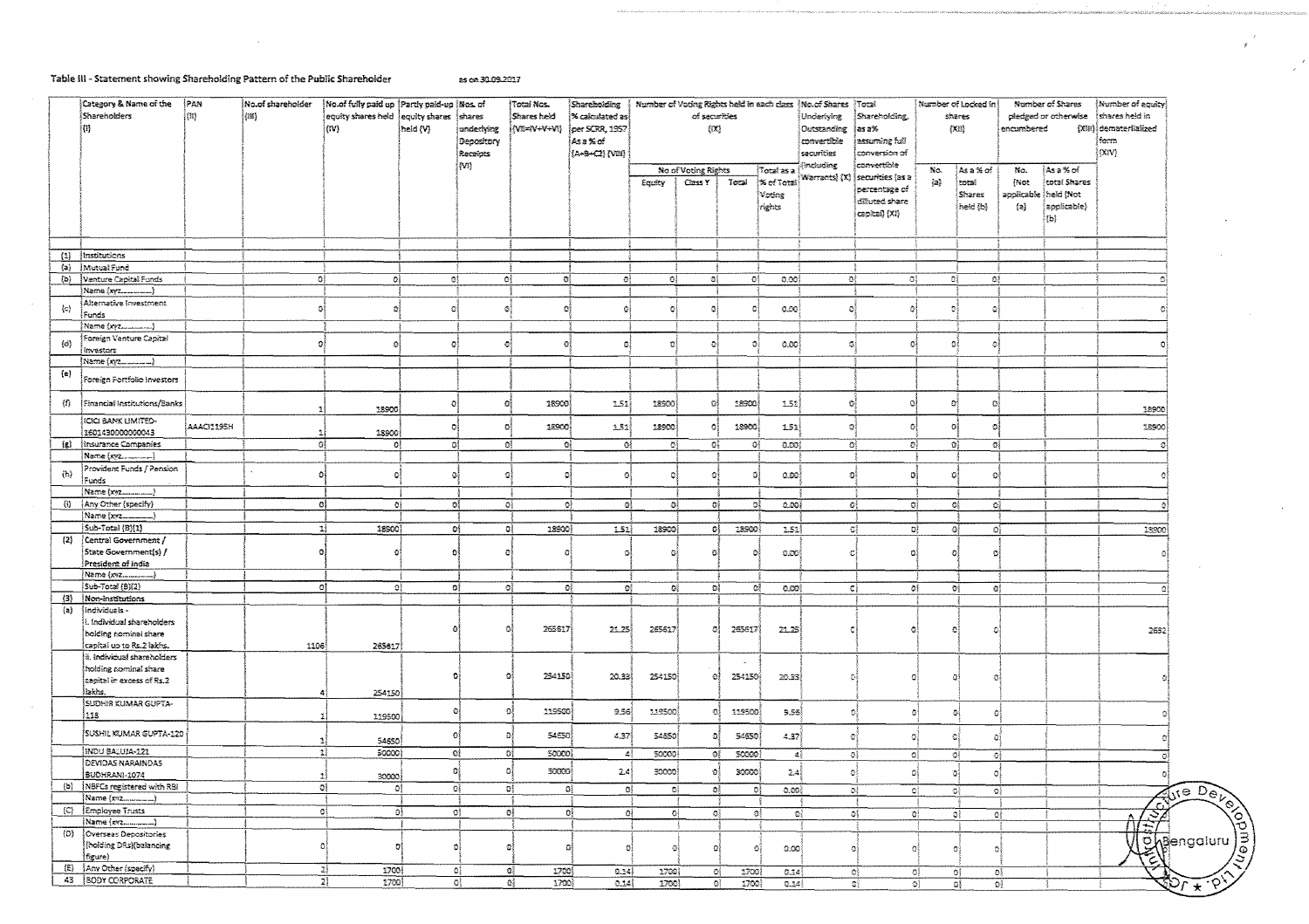|        | Sub-Total (BM3)                                                                                                                                                                                                                                                                                                          | 1312) | 5234679 |  |  | 523467 | 42.728 | 523457 |  | 5214571 | 41.72 |  |  |  |  |  | 2632  |
|--------|--------------------------------------------------------------------------------------------------------------------------------------------------------------------------------------------------------------------------------------------------------------------------------------------------------------------------|-------|---------|--|--|--------|--------|--------|--|---------|-------|--|--|--|--|--|-------|
|        | Total Public Shareholding                                                                                                                                                                                                                                                                                                | 1113  | 540367  |  |  | 540357 | 43.73  | 540367 |  | 540367  | 43.23 |  |  |  |  |  | 21532 |
|        | {B}={B}{1}+{B}(2}+{B}(3}                                                                                                                                                                                                                                                                                                 |       |         |  |  |        |        |        |  |         |       |  |  |  |  |  |       |
|        | Details of the shareholders acting as persons in Concert including their Shareholding (No. and %)                                                                                                                                                                                                                        |       |         |  |  |        |        |        |  |         |       |  |  |  |  |  |       |
|        | Details of Shares which remain unclaimed may be given here along with details such as number of shareholders, cutstanding shares held in demat/unclaimed suspense account, voting rights which are frozen etc.                                                                                                           |       |         |  |  |        |        |        |  |         |       |  |  |  |  |  |       |
| Motes: |                                                                                                                                                                                                                                                                                                                          |       |         |  |  |        |        |        |  |         |       |  |  |  |  |  |       |
| (1)    | PAN would not be displayed on website of Stock Exchange(s)                                                                                                                                                                                                                                                               |       |         |  |  |        |        |        |  |         |       |  |  |  |  |  |       |
| (2)    | The above format needs to be disclosed along with the name of following persons:                                                                                                                                                                                                                                         |       |         |  |  |        |        |        |  |         |       |  |  |  |  |  |       |
|        | -institutions/Non institutions holding more than 1% of total number of shares.                                                                                                                                                                                                                                           |       |         |  |  |        |        |        |  |         |       |  |  |  |  |  |       |
| l (3)  | W.r.t. the information pertaining to Depository Receipts, the same maya be disclosed the respective columns to the extent information available and the balance to be disclosed as held by custodian.<br>the contract of the contract of the contract of the contract of the contract of the contract of the contract of |       |         |  |  |        |        |        |  |         |       |  |  |  |  |  |       |

 $\sim$ 

 $\sim 10^{-1}$ 

 $\sim 10^7$ 

 $\sim$   $\sim$ 

 $\sim$